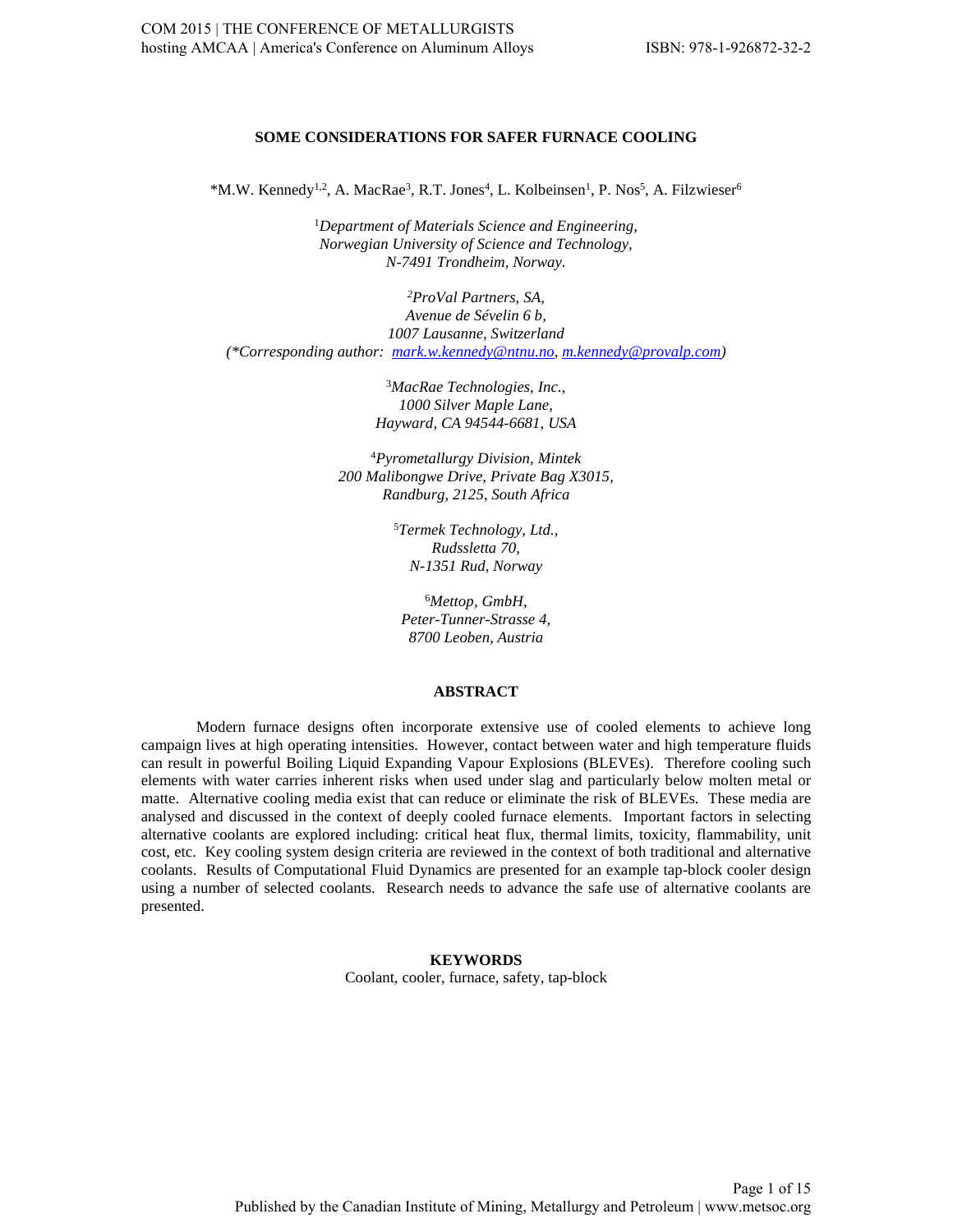# **INTRODUCTION**

Many modern furnace designs including those for: (i) electric steel making, (ii) iron blast furnaces, (iii) non-ferrous sulphide smelters, (iv) slag cleaning and (v) fuming, utilize coolers of either steel or copper construction in order to either stabilize refractory or create a so-called 'freeze lining' of slag. Normally such coolers utilize water, although a few installations have used synthetic oils (Kennedy, Nos, Bratt, & Weaver, 2013). Coolers have been highly effective in prolonging refractory life and thereby lengthening furnace campaigns. As a result, some designs such as for Electric Arc Furnace (EAF) steelmaking now use cooled structures to build nearly complete walls and roofs.

Copper is a commonly used material in modern cooler designs, due to its excellent heat transfer properties, relatively low cost, and ease of fabrication. A typical composite wall construction of refractory and copper coolers using cast-in pipes is illustrated in Figure 1 (MacRae, 2010). Such a design sometimes involves the use of a vertical binding system to ensure adequate cooler to refractory contact where necessary. Figure 1 demonstrates the use of deep water cooling, which can operate at or below the metal level.



Figure 1 – Composite furnace wall using cast copper coolers (MacRae, 2010)

Fatal incidents due to steam explosions are reported at an approximately annual frequency in the metallurgical industry. Actual frequency is likely much greater as there is no industry wide systematic procedure for the collection, analysis and distribution of such information (Oterdoom, 2014a). The magnitude of the potential risks associated with deep water cooling (as shown in Figure 1) are therefore substantial if not perfectly quantifiable. Coolers can experience a number of situations which may initiate a hazardous water leak (Kennedy et al., 2013):

- 1. Contact with molten material and particularly matte or metal directly on the cooler hot-face (often due to loss of hot-face protective refractory),
- 2. Transition from natural convection to forced convection heat transfer at the hot-face,
- 3. Corrosion of the material of construction (e.g., due to labile sulphur or acid attack),
- 4. Damage due to thermal stresses producing cracks in the casting or welded-in plugs (for drilled and plugged designs),
- 5. Mechanical/thermal damage due to tapping operations (in the case of a cooled tap-block),
- 6. Damage due to conduction of electric current (steel panels are particularly susceptible), and
- 7. Loss or reduction of coolant flow.

Direct contact between high thermal conductivity matte or molten metal and a cooler is one of the most serious 'acute' scenarios that can lead to a leak in minutes and subsequently an explosion if water cooling has been used. The application of intensive water cooling to tap-holes therefore carries special risks as it puts water and molten metal together in a forced convection environment, and directly at the point 'where the man meets the metal'. The possibility to use a coolant less prone to explosions than water in this critical application is the main focus of this paper. This paper will explore the application of alternate coolants to a copper tap-block design incorporating cast-in pipes of cupro-nickel (MacRae, 2001). Coolers utilizing cast-in pipes are relatively common as these can be produced with virtually any geometry.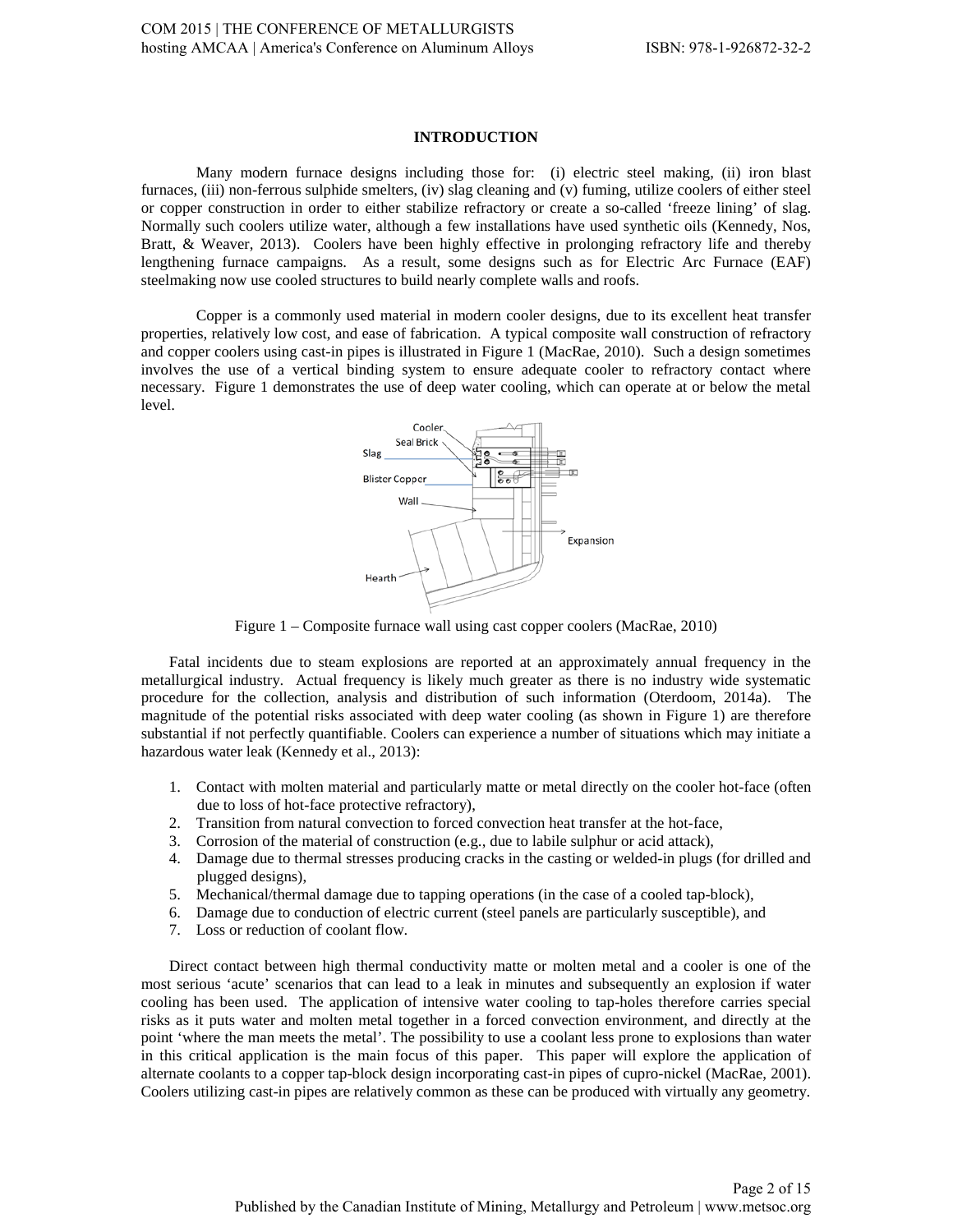### **BOILING LIQUID EXPANDING VAPOUR EXPLOSIONS (BLEVEs)**

Mixing water and liquid metal or matte can result a rapid build-up of gas pressure due to vapour evolution. If water is released under liquid metal or matte (or the reverse), BLEVEs can be expected (Abbasi & Abbasi, 2007) if a triggering event occurs. For some metals (like lead or tin) a BLEVE can occur even in the absence of an external trigger (Hildal, 2002). Peak pressure and blast wave propagation velocity for metallurgical BLEVEs can be substantial and definitely in the range for explosions and not 'deflagrations', as indicated in Figure 2 for molten metal falling into liquid water (Rizk, 1990). Blasts can be very powerful as indicated by Table 1. Hot furnace contents can be ejected from the vessels (Tveit et al., 2006), and windows, walls and roofs can be destroyed at great distances as indicated in Table 2.



Figure 2 – Blast wave propagation velocity vs. peak blast pressure for liquid metal dropped into water (Rizk, 1990)

The mechanisms of water-metal explosions are complex and beyond the scope of this paper; however, they are believed to involve a rapid and thorough dispersion of the phases, which dramatically increases interfacial area and the total rate of heat transfer (Hildal, 2002). A self-propagating shock wave appears to be possible, which results in the high pressures and velocities indicated in Figure 2. While some argue that hydrogen plays a key role in the size of explosions, available data would suggest otherwise (Hildal, 2002; Rizk, 1990). Hydrogen may lead to large secondary chemical explosions if mixtures with oxygen are created (Shick & Grace, 1982), as was apparently the case with the recent Fukushima reactor failures.

Table 1 – TNT equivalent of explosion resulting from the specified mass of water interacting with 1000 kg of a given molten metal (Babaitsev & Kuznetsov, 2001)

| <b>Metal</b>    | <b>TNT</b> equivalent of specified mass of water |                |       |       |        |  |  |
|-----------------|--------------------------------------------------|----------------|-------|-------|--------|--|--|
|                 | kg                                               | $5 \text{ kg}$ | 10 kg | 50 kg | 100 kg |  |  |
| Steel 12Kh18N9T | 0.82                                             |                | 7.8   | 33    | 57     |  |  |
| Aluminum        | 3.17                                             | 15.9           | 32    | 176   | 200    |  |  |

Table 2 – Effects due to 26 kg of water interacting with 1000 kg of liquid aluminum (Babaitsev & Kuznetsov, 2001)

| After-effects of explosion    | m   | Distance, Pressure,<br>kPa |
|-------------------------------|-----|----------------------------|
| Breakage of glass             | 250 |                            |
| Collapse of roof              | 41  | 14                         |
| Destruction of interior walls | つつ  |                            |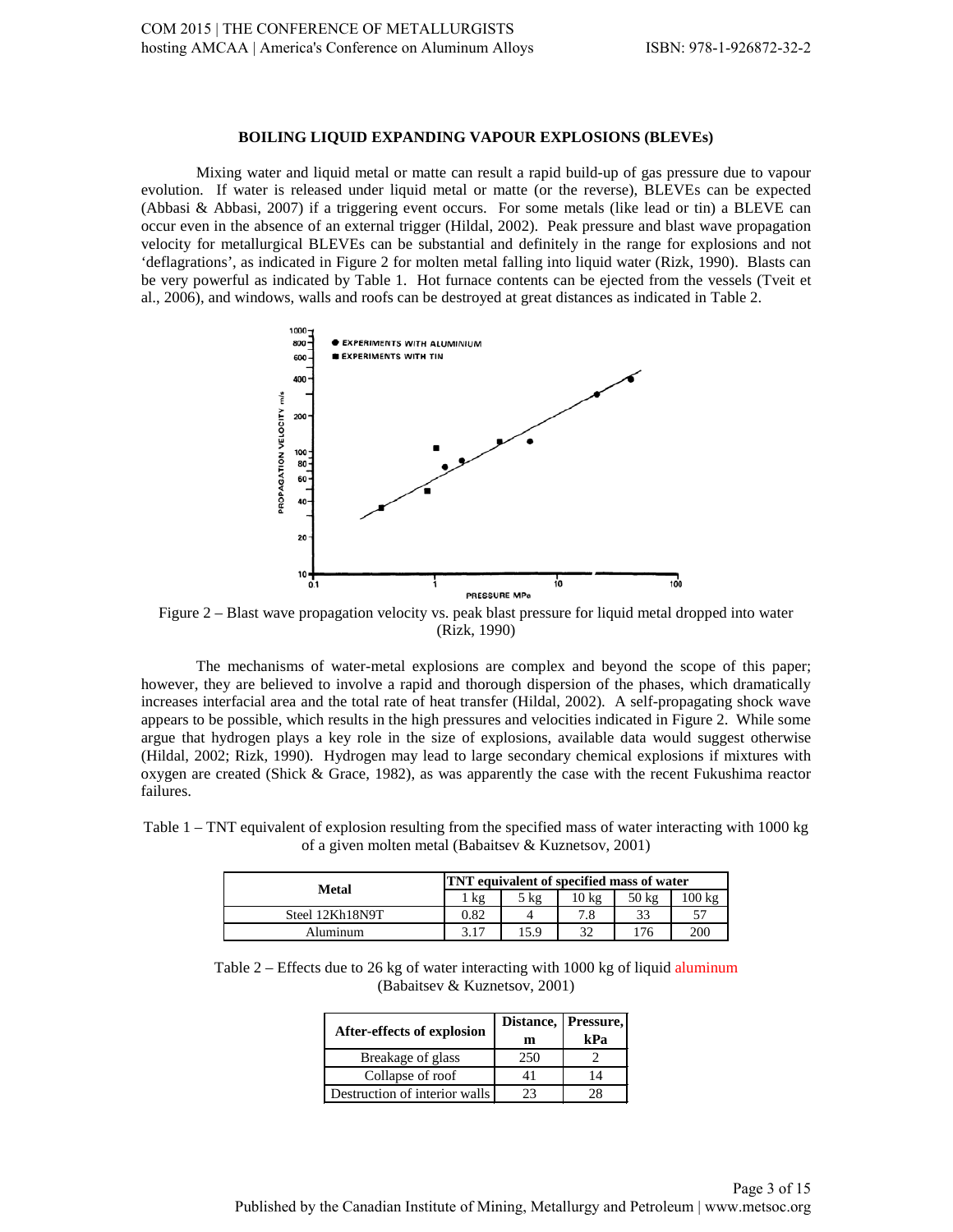### **CONSIDERATIONS FOR SAFE DESIGN AND OPERATION OF COOLING SYSTEMS**

#### **Boundary Conditions and Thermal Loads – Steady State and Dynamic**

Typical copper cooler operating heat fluxes are of the order of 20-80 kW/ $m<sup>2</sup>$  for slag and often over 100 kW/m2 in metal or matte zones (Degel, Kempken, Kunze, & König, 2007; Nelson et al., 2004; Stober et al., 2007; Van Manen, 2009). During tapping operations tap-hole coolers experience dynamic changes in heat fluxes to values that can be in excess of  $300 \text{ kW/m}^2$  (Nelson & Hundermark, 2014).

#### Slag coolers

Slag coolers in well-designed furnaces operate with a nominal natural convection heat flux boundary condition, with the flux determined by the slag superheat prevalent at the wall (Joubert, 2000; Kang, 1992). Assuming a typical silicate slag natural convection heat transfer coefficient of 425 W/m<sup>2</sup>·K (Kennedy et al., 2013), a heat flux of 64 kW/m<sup>2</sup> would be expected for 150 K of slag superheat.

In order to maintain a stable freeze lining of slag, all energy arriving at the wall must be removed (Merry, Sarvinis, & Voermann, 2000; Verscheure, Kyllo, Filzwieser, Blanpain, & Wollants, 2006). If coolers are installed with an initial refractory lining, then a thermal boundary condition might prevail until sufficient refractory has been consumed that a minimal freeze lining is formed. At this point the residual refractory will in theory be protected from chemical attack over the long term. The thermal conductivity of the refractory and the total heat flux will determine the equilibrium thickness and this should be of the order of 50 mm to maintain long term thermal/mechanical stability. High thermal conductivity refractory should be considered in order to ensure a thick residual lining for the nominal steady state heat flux. A thicker residual lining will always represent a safer thermal barrier (e.g., a greater thermal mass) in the event of a dynamic incident such as transition to forced convection at the wall, which can result in an order of magnitude change in heat flux, i.e. to values of several hundred kW/m<sup>2</sup>.

### Metal and Matte Coolers

Coolers with partial or total coverage by matte or metal require refractory protection in order to reduce nominal heat fluxes to tolerable limits (as shown previously in Figure 1). With this temperature boundary condition, the nominal heat flux in the metal region will be determined primarily by the metal temperature, the refractory thickness and thermal conductivity. Assuming a 5 cm residual refractory thickness, a thermal conductivity of 4 W/m·K typical of high MgO chrome-magnesite refractory (Donaldson, Ham, Francki, & Schofield, 1992) and a thermal driving force of 1300 K, would result in a heat flux of  $104 \text{ kW/m}^2$ .

A loss of refractory represents a critical thermal emergency for a metal or matte cooler as it would transition to a heat flux boundary condition in a region of 'excellent' heat transfer. This is a significant risk in the so-called 'tidal' zone. Tidal zone coolers see alternately slag and metal due to changes in level as a result of batch metal tapping. This issue can be particularly acute if the metal operating temperature is greater than the slag liquidus. In this case, coolers are unable to generate a stable slag freeze lining and refractory erosion can be expected to be rapid. Slag will dissolve refractory until a freeze lining of slag is achieved and hot metal will re-melt frozen slag ensuring rapid and continuing refractory erosion. Cooler heat fluxes will therefore increase steadily over the course of such a furnace campaign, which will in all likelihood be of very short duration. Slag 'engineering' (Campforts, Blanpain, & Wollants, 2009) might be applied to avoid this situation by raising the slag liquidus over the metal operating temperature, thus ensuring a stable freeze lining in the tidal zone. This should also allow furnace operation with lower slag superheat for a given metal liquidus. Furnace operability is greatly improved if the slag liquidus is equal to or slightly higher than metal liquidus (e.g., 0-50 °C), while the reverse situation tends to result in either high slag superheat (and cooler heat fluxes) or low metal superheat (and potential tapping issues).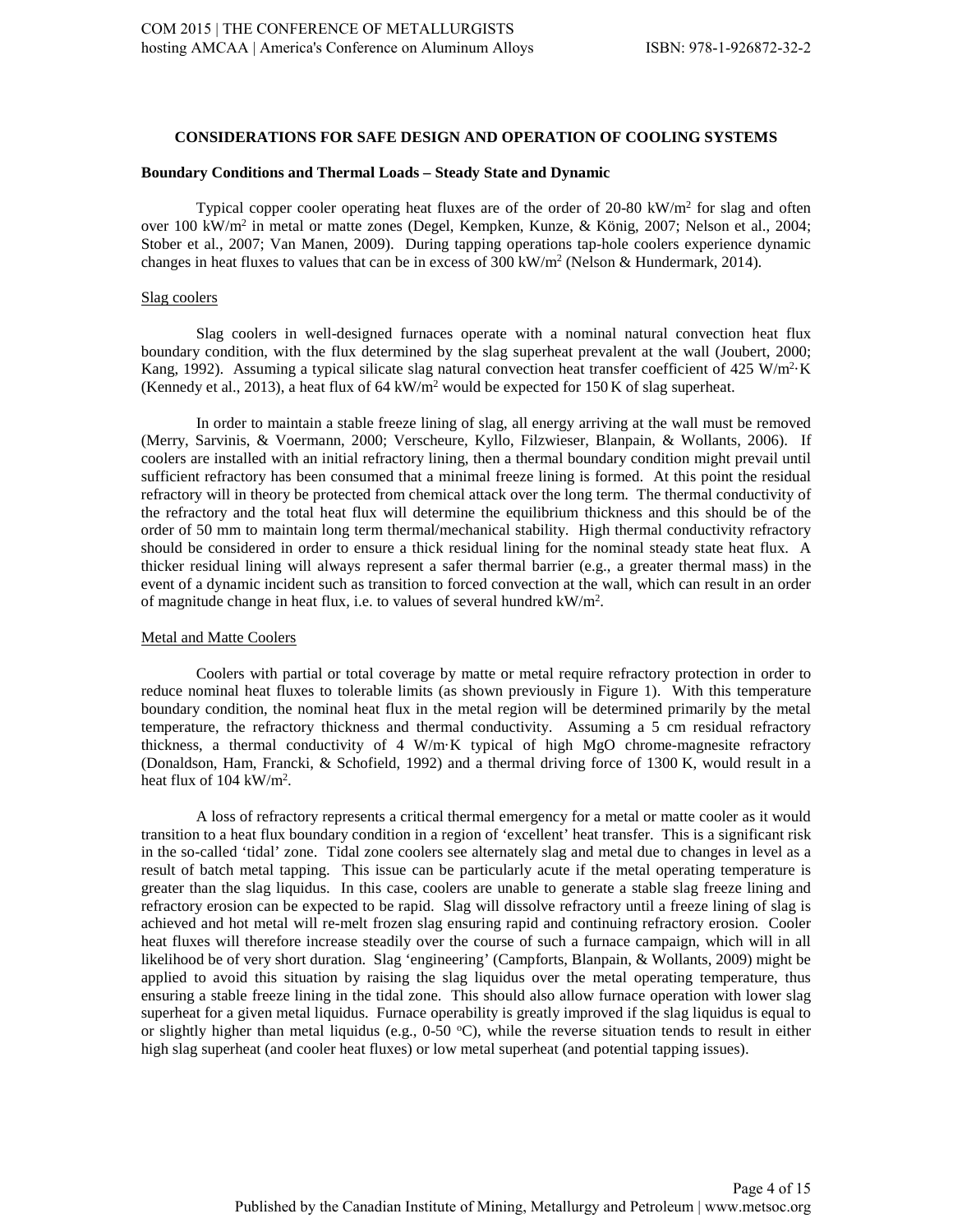## Tap-hole Coolers

Tap-holes are special slag or metal/matte coolers which experience forced convection heat transfer: (i) during tapping as a result of bulk liquid flow, and (ii) during plugging due to vapour evolution from the clay and the resulting gas stirring inside of the furnace. Thermal design of tap-holes must allow for forced convective heat fluxes of several hundred  $kW/m<sup>2</sup>$  during tapping operations and therefore have one of the lowest safety factors when considering the relation between peak 'nominal' and burn-out heat fluxes.

Tap-holes (metal and matte in particular) are difficult to model with precision due to the high dynamic variations in heat flux and the impact of operator actions (e.g., drilling and lancing). Large variations in dynamic heat fluxes increase the risk to personnel and it is not surprising that the engineering industry has focused extensively on systems to improve tap-hole operational safety (Gunnewiek, Suer, MacRosty, Gerritsen, & Karges, 2008; Plikas, Gunnewiek, Gerritsen, Brothers, & Karges, 2005; Sadri, Gebski, & George-Kennedy, 2008; Tracy, MacRosty, Zhao, Gunnewiek, & Gerritsen, 2007).

Rather than depending only on engineering design and extensive monitoring, inherent risk reduction by the replacement of water with alternative coolants having less or no potential to generate a BLEVE would seem a reasonable approach to improve furnace safety, and particularly for small high risk zones like metal and matte tap-holes.

### **Thermal Emergencies, Required Safety Factors and Principles for Safer Designs**

During high heat flux incidents natural convection boundary conditions are often replaced by forced convection, dramatically enhancing heat flux to coolers. This may be due for example to silicon/carbon 'reversion' reactions, as have been reported in the literature (Nelson et al., 2004). These reactions are caused by feeding of over oxidized material to an overly reduced furnace and rapid reequilibration between metal and slag generating gas and stirring particularly at the slag-metal interface, i.e. below typical slag cooler elevations.

In order to protect coolers against dynamic heat flux events, it is necessary to design them with large safety factors. Safety factors should be based on the analysis of past data when available, considering the mean and standard deviations in the observed heat fluxes. Where benchmark operating information is available the cooler design heat flux should be equal to the mean hourly value plus >4.5σ in order to achieve a satisfactory Safety Integrity Level rating for continuous operation, for example one failure in the design life of the plant ("Application of IEC 61508 and IEC 61511 in the Norwegian Petroleum Industry," 2004). Where benchmark information is not available a starting point could be a cooler design flux 4 times the expected hourly average and a cooling system designed for two times the nominal total heat removal (Stober et al., 2007) or 100% of furnace power, whichever is smaller.

In a critical thermal event the enhancement of heat transfer due to nucleate boiling improves the heat transfer ability of the cooler and therefore nucleate boiling (i.e., below the Critical Heat Flux; CHF) can be considered as a 'safety' factor for so-called '2-phase' fluids like water or Mono-Ethylene-Glycol (MEG). Single phase fluids such as silicone oils or Pb-Bi will not benefit from this effect. Many organic based single phase fluids will crack potentially forming damaging carbon deposits under such situations, which can further reduce heat transfer or result in a system blockage. Therefore organic fluids which boil are in general to be preferred over those that will crack at a given temperature.

Physical contact with liquid metal or matte on too great an area will produce heat fluxes at the cooling channels greater than the CHF, resulting in a transition to film boiling and eventually to 'burn-out' of the entire cooler. CHF is typically of the order of several MW/m<sup>2</sup>, for low pressure forced convection cooling with water, at typical velocities between 1 and 3 m/s. The relationship between internal cooled area and external heat transfer area will define the relation between CHF and cooler burn-out heat flux. A reasonable first pass approximation can be made assuming that only the half-area of the cooling channels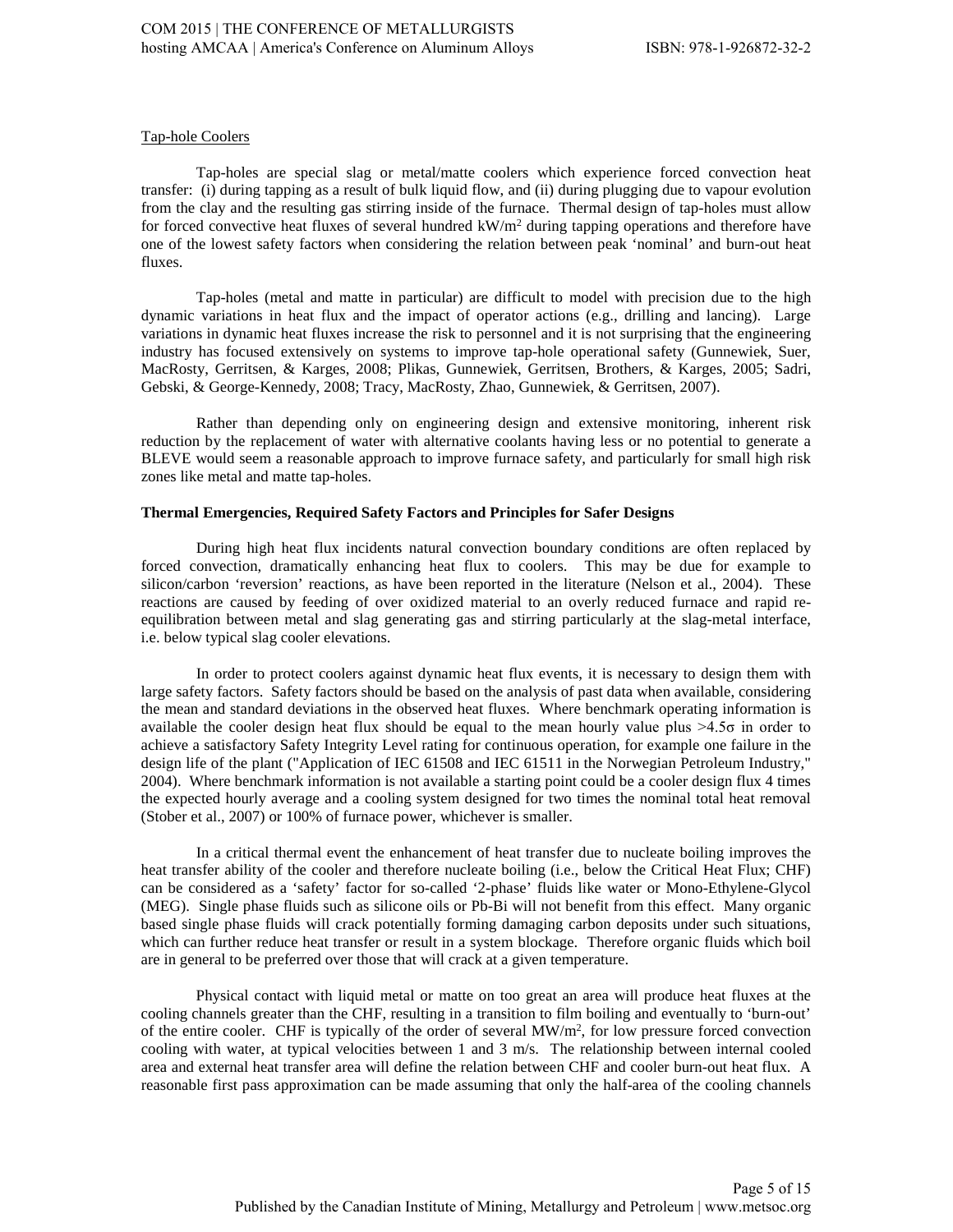facing the hot-face are effective at removing heat. 3D Finite Element Modelling (FEM) and Computational Fluid Dynamics (CFD) are required to obtain more accurate estimates.

Data and equations describing tube burn-out/CHF are available as functions of fluid velocity and undercooling (Bergles & Rohsenow, 1962; Chang & Baek, 2003). While the CHF can be estimated by a number of means, safe design practice typically attempts to create heat transfer conditions (e.g., large internal cooled area and high coolant velocity) that avoid the boiling regime and are therefore are far from the CHF. The heat flux for both incipient boiling and CHF are known to increase with the temperature difference between vapour saturation and the bulk, total pressure, and fluid velocity (Bergles & Rohsenow, 1962). So system safety can be enhanced by operating under positive pressure, at relatively low inlet coolant temperature and high velocities (at the cost of higher pumping energy).

### **Safety Systems**

At present it is not possible to design a furnace cooler that will survive all potential situations, e.g. direct contact with highly superheated liquid metal or matte over their entire surface. A furnace integrity system is required to continuously monitor the furnace for dangerously high heat flux deviations in order to provide operators with sufficient warning time to render the furnace safe or evacuate.

Extensive furnace monitoring (e.g., heat fluxes, cooler temperatures, refractory and shell temperatures, etc.) using advanced instrumentation and integration of results into a so-called 'furnace integrity' system are considered mandatory for safe operation of modern furnaces using cooled structures (De Kievit, Ganguly, Dennis, & Pieters, 2004; Hopf & Rossouw, 2006; Joubert, Benade, Burmeister, & Meyer, 2007; MacRosty, Nitschke, Gerritsen, & Crowe, 2007; Oterdoom, 2014b). An adequate exploration of this topic is however, beyond the possible scope of this paper.

### **Redundancy**

Given the potential consequences of cooler failures, a focus on safety in both design and operation is mandatory. Deep coolers should be built using redundant cooling circuits such that a minor leak or a loss of coolant flow in one circuit does not result in catastrophic failure. Each circuit should be capable of supplying sufficient cooling to handle the nominal heat flux including a safety factor. In this case a loss of coolant on one circuit will simply result in a safe furnace shut down. Cooling circuits cannot be placed in the 'shadow' of each other as this will result in a potential burn-out if the outer circuit fails, while the shadowed circuit will provide negligible cooling when both are in operation, thus greatly reducing the peak thermal load that can be accommodated in an emergency.

Single points of failure in a cooling system design should be avoided where possible. The ultimate embodiment of a two circuit mentality would incorporate redundant cooling plants for A and B circuits (Engvoll, 2007). Multiple redundancy single systems are typically used for furnace cooling. For example to maintain coolant supply and flow, it is not uncommon to use: electric pumps, backup pumps, diesel pumps, diesel electric generators, gravity head tanks, city water, etc. Yet many single points of failure typically remain that could result in a total loss-of-furnace, e.g.: piping manifold, PLC/control system, Motor Control Centre (MCC) and heat exchanger. Systems can be made both simpler and more reliable by a focus on complete independent redundancy. This should include the installation of Safety Instrumented Systems (SIS) separate from the plant control system in a manner similar to that now used for safety critical off-shore oil applications in accordance with IEC standards 61508 and 61511. The metallurgical industry could benefit from the strict application of these standards to high risk systems. Significant parallels exist with the off-shore industry from which practical guidance can be obtained to minimize the cost of implementation of advanced SISs ("Application of IEC 61508 and IEC 61511 in the Norwegian Petroleum Industry," 2004; Hauge, Hokstad, & Onshus, 2001).

System design issues will be discussed further in the context of additional requirements for nonwater cooled installations.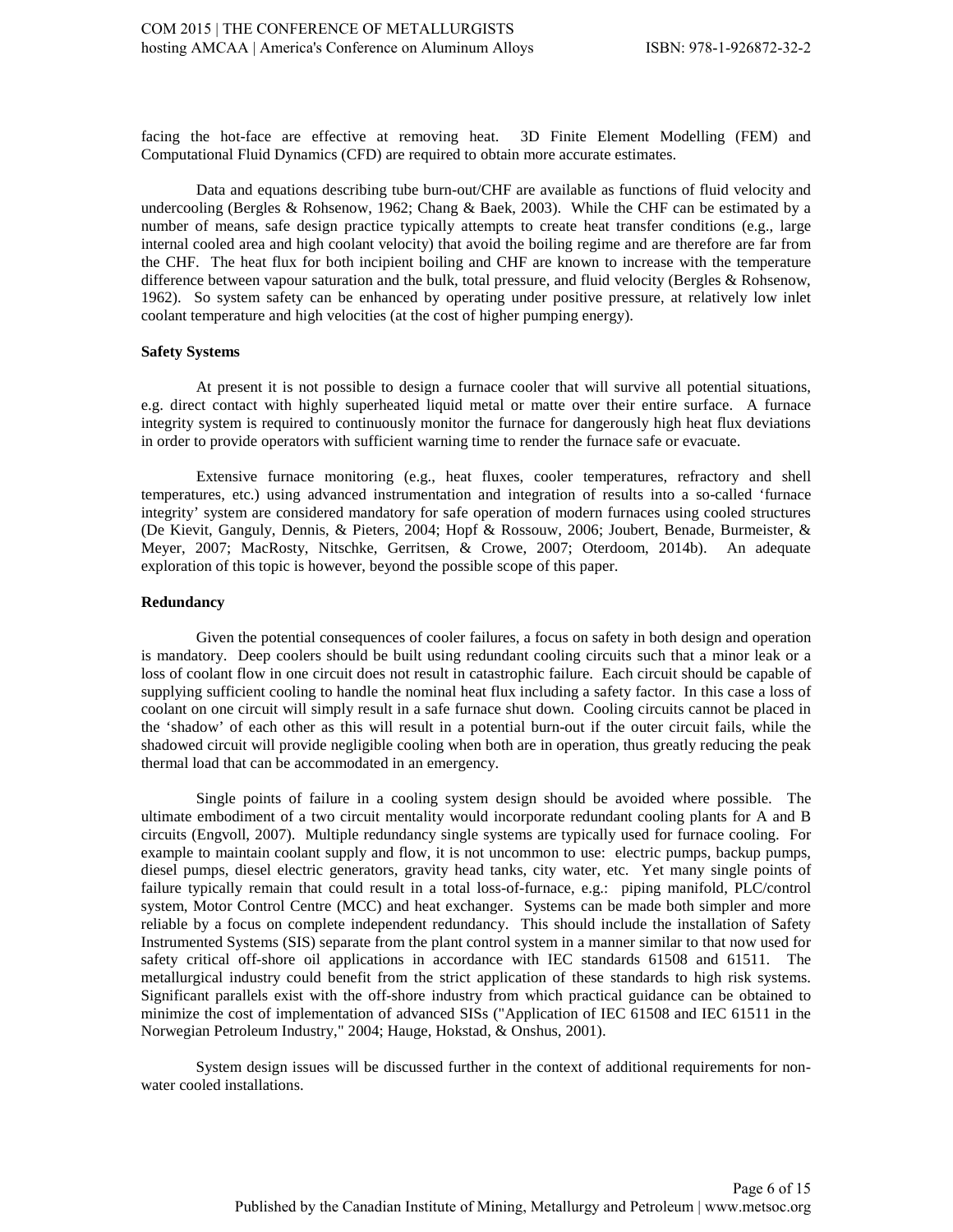# **COOLING SYSTEM DESIGN CRITERIA FOR 'ALTERNATIVE' COOLANTS**

Alternative coolants represent special engineering challenges that may not be comprehended fully by those who have never designed or operated such a system. The first challenge is related to the fact that limited quantities of coolant will be available unlike when using water. Due to the cost, alternative coolants will never be present in unlimited quantities. The potential consequences of an ordinary leak will therefore be magnified many times.

As a critical SIL rated system, the cooling circuit piping must be built and inspected to a suitable standard such as Norsok Piping standard M-601, which is used in the Norwegian off-shore industry ("Norsok Standard M-601 Edition 5 Welding and Inspection of Piping," 2008). Non-critical equipment (e.g., electrical equipment) must not be cooled by the main furnace cooling system to minimize the points of failure in the piping system. Flanges should be minimized to reduce points of potential leakage ("Norsok Standard Technical Safety S-001, Rev 3", 2008). A flange 'management' system must be put in place to ensure that after maintenance every flange is equipped with its proper engineered gasket (note the high operating temperatures of some of these coolants), correct and accurately torqued bolts (after thermal expansion), and so on. Such a system should number and label each flange, and require an individual signoff to establish that it is ready to return to service. Systems like pipe-in-pipe become 'discussable' for higher priced coolants. Coolant recovery systems should be considered, for example from the containment under the cooling plant and perhaps under major headers.

Heat exchangers must be on the high pressure side of the pumps due to the generally higher viscosities of alternative coolants in order to avoid the requirement for too much net positive suction head, and avoid the risk of pump cavitation or boiling in the heat exchanger due to reduced pressure. The system pressures must be designed such that oil leaks into water and not water into oil, or steam explosions may be experienced in the heat exchanger in the event of a tube failure.

Significant volumes (e.g., 2 or more system volumes) of coolant should be located in an upper drop tank. Coolant in the 'warehouse' will not be available in a critical emergency. Normal system refill can be automated based on continuous measurement of total system coolant volume. The refill system should be equipped with an alarm as these coolants operate in sealed and often pressurized systems, and do not experience significant vapour losses. Any refill logic must be able to distinguish a normal refill situation from that of a major leak. Coolant must not be added into a system with a major leak, as available coolant inventory is limited. It is preferable to stop coolant circulation in this circumstance (to preserve volume) and depend on a fully redundant cooling system, i.e. a Plant A and Plant B design. A fully redundant design ensures that at least a double failure is necessary to completely lose furnace cooling and experience a loss-of-furnace incident.

A lower 'drop tank' is required to accumulate system coolant during any maintenance or pressure relief scenario and allow it to be safely returned to the system. The value and availability of coolant in these systems is a major design consideration.

Pressure relief must be provided for in all furnace cooling systems including those using water. Often such devices are erroneously placed on headers. In a system utilizing a 2-phase fluid internal explosive events are possible within the cooling blocks themselves (for example if coolant flow is interrupted and re-established after a short time). A remotely located relief valve will result in the flexible hoses located at the outlet side of the cooler blowing off before such a pressure wave can travel down the piping system. Any pressure relief must be placed on the outlet side of the cooling block (where the pressure wave is experienced) and piped to a recovery tank to prevent loss of coolant.

Flow meters should be installed on the outlet loops of each cooling circuit to ensure that adequate flow is present at all times. Flow meters are not required on the inlet lines as loss-of-coolant detection by differential flow is typically not sufficiently accurate nor required for such an installation. Monitoring the total circulating volume can more precisely detect a loss-of-coolant, as described previously.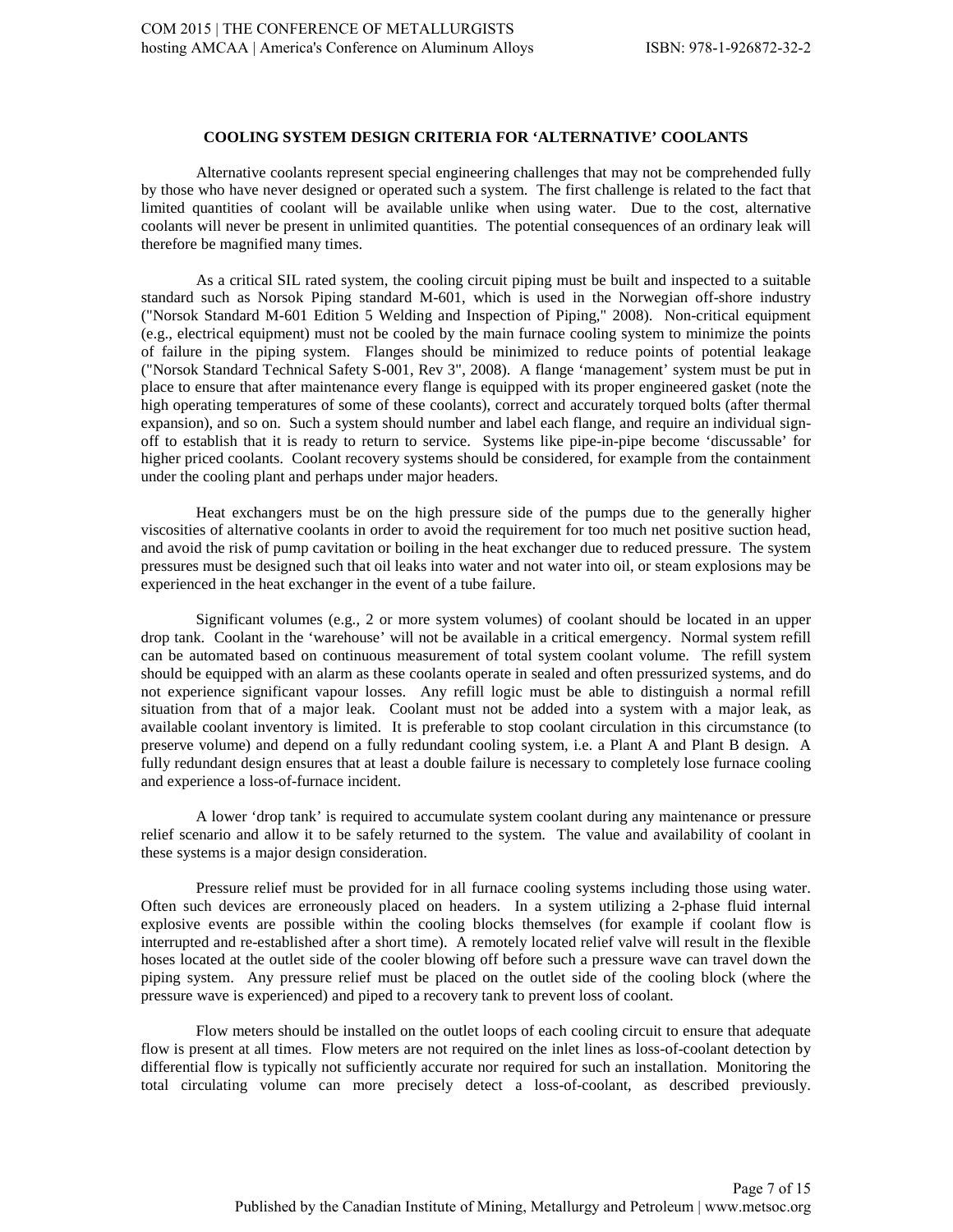Instrumentation suitable for the maximum operating temperature (potentially up to  $600$  °C for Pb-Bi) must be utilized. This may result in orifice plates or venturi meters being used over more modern devices with a lower thermal tolerance (e.g., coriolis mass flow meters or vortex shedders).

Provision should be made for coolant heating to a suitable viscosity for start-up depending on the low temperature viscosity of the coolant and the location of the system. In some cases it may be possible to circulate the fluid and allow it to heat due to friction. Obviously in the special case of a fluid like Pb-Bi, the system must be maintained continuously over the eutectic temperature of 123.5 °C.

When flammable oils are used, suitable firewalls must separate backup equipment from primary equipment, pumping skids are best located outside of main buildings, and automated fire detection and suppression systems using foam or gaseous suppressants should be utilized. Gaseous suppression using  $Ar/N<sub>2</sub>$  and  $CO<sub>2</sub>$  can be used to reduce oxygen sufficiently low to extinguish fires, while maintaining a sufficiently high oxygen level to ensure personnel safety during egress.

### **Alternative Coolant's Heat Transfer Properties**

Water cooling is so common that systems can be designed based on previous benchmarks or design standards such as: 1 m/s water velocity for 'normal', 2 m/s for 'moderate' and 3 m/s water for 'heavy' and recently 4 m/s for 'extreme' cooling service such as at a tap-hole. However, alternative coolants such as MEG, ISIS-B or Pb-Bi must be analysed for example using Nusselt number correlations to determine the required velocity to achieve an adequate forced convection heat transfer coefficient. Comparison with water by using the same correlations can then provide benchmark information for different classes of service.

The Colburn equation (Colburn, 1933) can be applied using bulk coolant properties to obtain conservative estimates of the heat transfer coefficients for water and organic coolants:

$$
Nu = 0.023 \, Re^{0.8} \, Pr^{1/3} \tag{1}
$$

where: 
$$
Nu = \frac{hD_h}{k}
$$
 (2)

$$
D_h = 4 \frac{Channel\ area}{Channel\ perimeter}
$$
 (3)

$$
Re = \frac{\rho v D_h}{\mu} \tag{4}
$$

$$
Pr = \frac{C_p \mu}{k} \tag{5}
$$

and *h* is the average turbulent forced convection heat transfer coefficient between the channel wall and the bulk coolant [W/m<sup>2</sup>·K],  $D_h$  is the hydraulic diameter of the channel [m], *k* is the average thermal conductivity of the coolant [W/m·K], *Cp* is the mean heat capacity of the coolant [J/kg·K], *ρ* is the average bulk coolant density  $[\text{kg/m}^3]$ , and  $\nu$  is the average velocity in the cooling channel  $[m/s]$ .

The Colburn equation (1) cannot be applied accurately to liquid metals where the Prandtl numbers are too low and lie outside of the range of the equation's validity. It is therefore necessary to use correlations developed for liquid metals (Notter & Sleicher, 1972):

$$
Nu = 4.8 + 0.0156 (Pe)^{0.85} Pr^{0.08} = 4.8 + 0.0156 Re^{0.85} Pr^{0.93}
$$
 (6)

Applying Equations (1-6) it is possible to compare the performance of different coolants at various temperatures, as shown in Table 3 for 2 m/s and assuming a cooling channel consisting of a 1 ¼ " schedule 40 cast-in pipe. Representative data were selected for MEG ("Ethylene Glycol Product Guide,"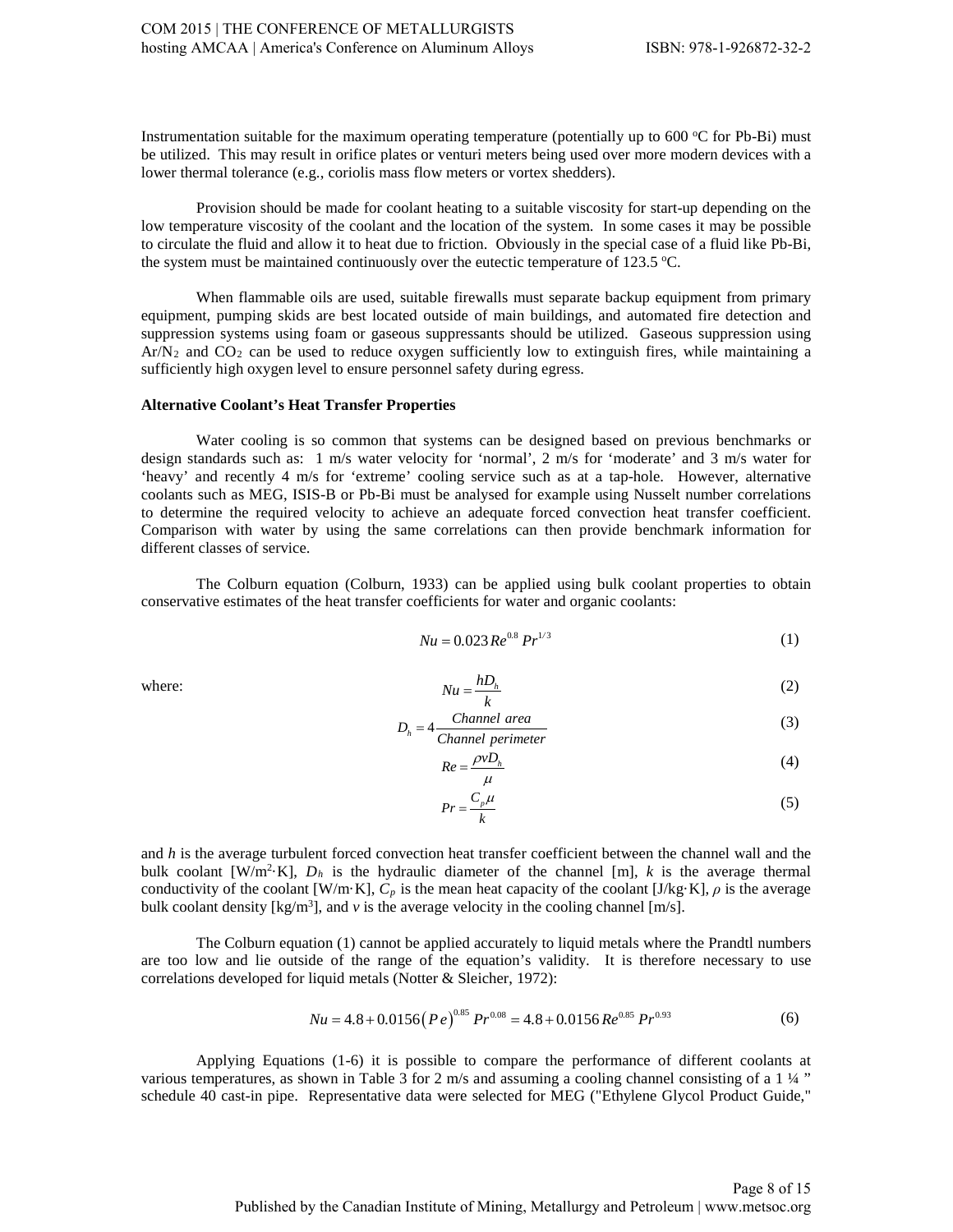2013), ISIS-B ionic coolant (Filzwieser, Konetschnik, & Dreyer, 2014; Konetschnik, Filzwieser, & Filzwieser, 2013), and Pb-Bi (Маrtynov, Gulevich, Оrlov, & Gulevsky, 2004).

A simple examination of Table 3 indicates that Pb-Bi is the best coolant under non-boiling conditions, and that water is second best. While MEG and ISIS-B have significantly lower heat transfer coefficients than water, given their larger range of operating temperatures this is not necessarily a major issue and requires further CFD analysis to examine the impact on copper operating temperatures. It can be shown using Equations (1-5) that ISIS-B would require a velocity of 6 m/s to achieve the same heat transfer results as MEG at 2 m/s.

| <b>Cooling fluid</b> | Approximate<br>Range of<br>Operation<br>Min/Max °C | <b>Temp for</b><br>°C | $kg/m^3$ | Heat<br>J/kg·K | <b>Thermal</b><br>Ref. Data, Density, Capacity, Conductivity, Viscosity, Prandtl Number at Number<br>W/m K | mPa·s | <b>Number</b> | <b>Reynolds</b><br>$2 \text{ m/s}$ | <b>Nusselt</b><br>at $2 \text{ m/s}$ | 35 mm ID Pipe<br>Forced<br>Convection<br><b>Heat Transfer</b><br>Coefficient,<br>$W/m^2$ K |
|----------------------|----------------------------------------------------|-----------------------|----------|----------------|------------------------------------------------------------------------------------------------------------|-------|---------------|------------------------------------|--------------------------------------|--------------------------------------------------------------------------------------------|
| Water                | 0/100                                              | 40                    | 992      | 4174           | 0.634                                                                                                      | 0.6   | 4.3           | $1.1E + 0.5$                       | 394                                  | 7130                                                                                       |
| MEG                  | $-13/240$                                          | 60                    | 1087     | 2576           | 0.258                                                                                                      | 5.2   | 52            | $1.5E + 04$                        | 185                                  | 1364                                                                                       |
| <b>ISIS-B</b>        | 50/200                                             | 60                    | 1250     | 1600           | 0.128                                                                                                      | 13.0  | 163           | $6.7E + 03$                        | 145                                  | 530                                                                                        |
| 44.5% Pb-55.5% Bi    | 200/600                                            | 123.5                 | 10150    | 146            | 14.2                                                                                                       | 1.4   | 0.015         | $5.0E + 0.5$                       | 26                                   | 10625                                                                                      |
| Galden HT 200        | $-85/300$                                          | 60                    | 1715     | 1080           | 0.063                                                                                                      | 2.1   | 36            | $5.7E + 04$                        | 488                                  | 872                                                                                        |

### Table 3 – Typical heat transfer related properties of some selected coolants

Coolants can also be compared using many additional criteria besides simple heat transfer performance as indicated in Table 4. Galden HT 200 was reported on in a previous study (Kennedy et al., 2013) and is included in Tables 3 and 4 due to its non-flammability (a rare property for non-water based coolants) and previous use by Elkem and Alcoa in pilot furnaces of up to about 1 MW in scale.

| Table 4 – Qualitative comparison of different cooling media |  |
|-------------------------------------------------------------|--|
|-------------------------------------------------------------|--|

|               |         | Explosivity in             |               | Copper             |              | Toxicity  |                  |                                                       |
|---------------|---------|----------------------------|---------------|--------------------|--------------|-----------|------------------|-------------------------------------------------------|
|               | Coolant | <b>Contact with Liquid</b> | Pumping       | Operating          |              | Excluding | <b>Burn Out</b>  |                                                       |
| Coolant       | Cost    | Metal                      | <b>Energy</b> | <b>Temperature</b> | Flammability | Ingestion | <b>Heat Flux</b> | <b>Comments</b>                                       |
| Water         | Neg.    | High                       | Low           | Low                | Non          | Non       | High             |                                                       |
| MEG           | Low     | Neg.                       | Low           | Medium             | Low          | Low       | Medium           | Limited explosion testing.                            |
| ISIS-B        | High    | Non                        | High          | High               | Non          | Non       | Medium           | BHF assumes selection of higher velocity, e.g. 4 m/s. |
| Pb-Bi         | Low     | Non                        | High          | High               | Non          | Low       | High             | Proven reactor cooling technology.                    |
| Galden HT 200 | High    | Neg.                       | Low           | Medium             | Non          | Non       | Low              | Toxicity excludes decomposition products.             |

### **CFD MODELLING**

CFD analyses have been performed for Water, MEG, ISIS-B and Pb-Bi in order to demonstrate the performance of non-water based 'alternative' coolants in a highly demanding application, i.e. at a taphole. Conditions similar to those in Table 3 were selected, i.e. a standard coolant velocity of 2 m/s, 1 ¼" schedule 40 pipe, and an applied base-case heat flux of 250 kW/m<sup>2</sup>. Material properties for all fluids and solids were varied with temperature, where such information was available.

The computer program ANSYS CFX® was employed for the CFD analyses. Three dimensional (3D) models were developed using Solid Edge®. The model consisted of a rectangular block of 1 m by 1 m, with a simple pocket pattern on the hot-face as shown in Figure 3. Rounded edges were not included in the model for simplicity. The hot-face pockets were filled and an additional 50 mm layer of castable, with k=1.5 W/m·K was placed in front of the cooler. A uniform heat flux boundary condition was applied to the surface of the castable, which was subsequently varied from 50-500 kW/m<sup>2</sup> for each coolant. The cooling block had 2 intertwined cooling circuits to provide redundancy as discussed previously. Inflation layers were employed in the cooling medium at the interfaces with the cast-in pipes.

High conductivity copper (85% IACS, equivalent to low residual phosphorus deoxidized copper) was used in the simulation. The pipe coils were modelled with cupro-nickel (MacRae, 2001), for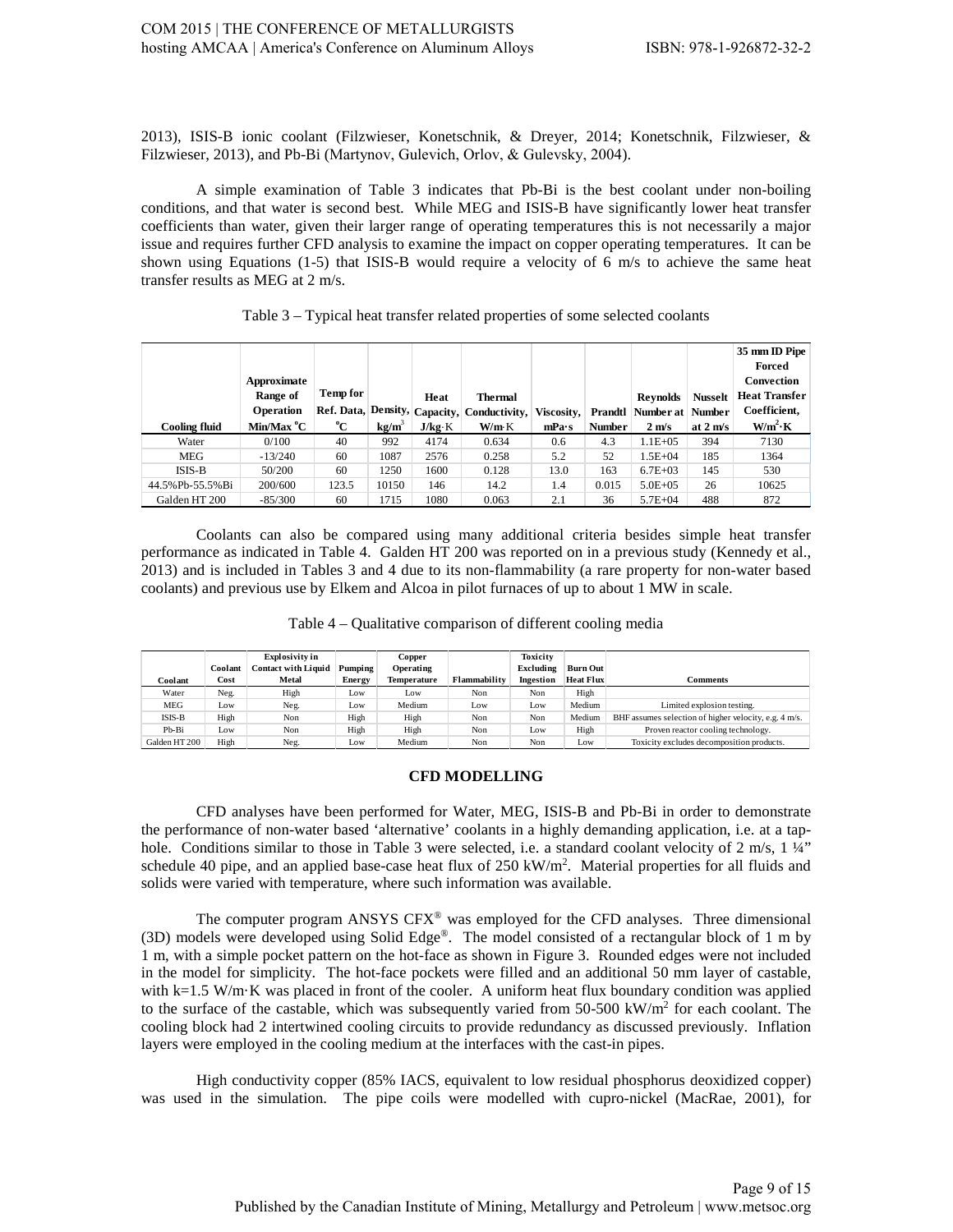maximum heat transfer, while also obtaining a metallurgical bond at the interface with the cast around copper and minimizing thermally induced stresses. A simple cylindrical graphite block was included for a tap-hole.



Figure 3 – Dimensions and images of the modelled tap-block incorporating dual cast-in cooling channels and a graphite lined tap-hole.

Isotherms have been plotted on the same temperature scale for ease of comparison as shown in Figure 4 for the base-case scenario. A practical maximum copper temperature of 450  $^{\circ}$ C was used for the isotherms, as above this temperature the copper can oxidize rapidly (Aniekwe & Utigard, 1999). Peak copper temperatures increased from water to MEG, PbBi and then to the ionic fluid ISIS-B. While the copper temperature for ISIS-B at 2 m/s was unacceptably high from an oxidation perspective, this could easily be rectified by increasing the coolant velocity to 4 m/s, which resulted in both an acceptable maximum copper temperature of 433  $\degree$ C, as well as acceptable coolant temperatures.



Figure  $4$  – Temperature isotherms for a) water, b) MEG, c) Pb-Bi and d) ISIS-B at 250 kW/m<sup>2</sup> applied hotface heat flux and 2 m/s coolant velocity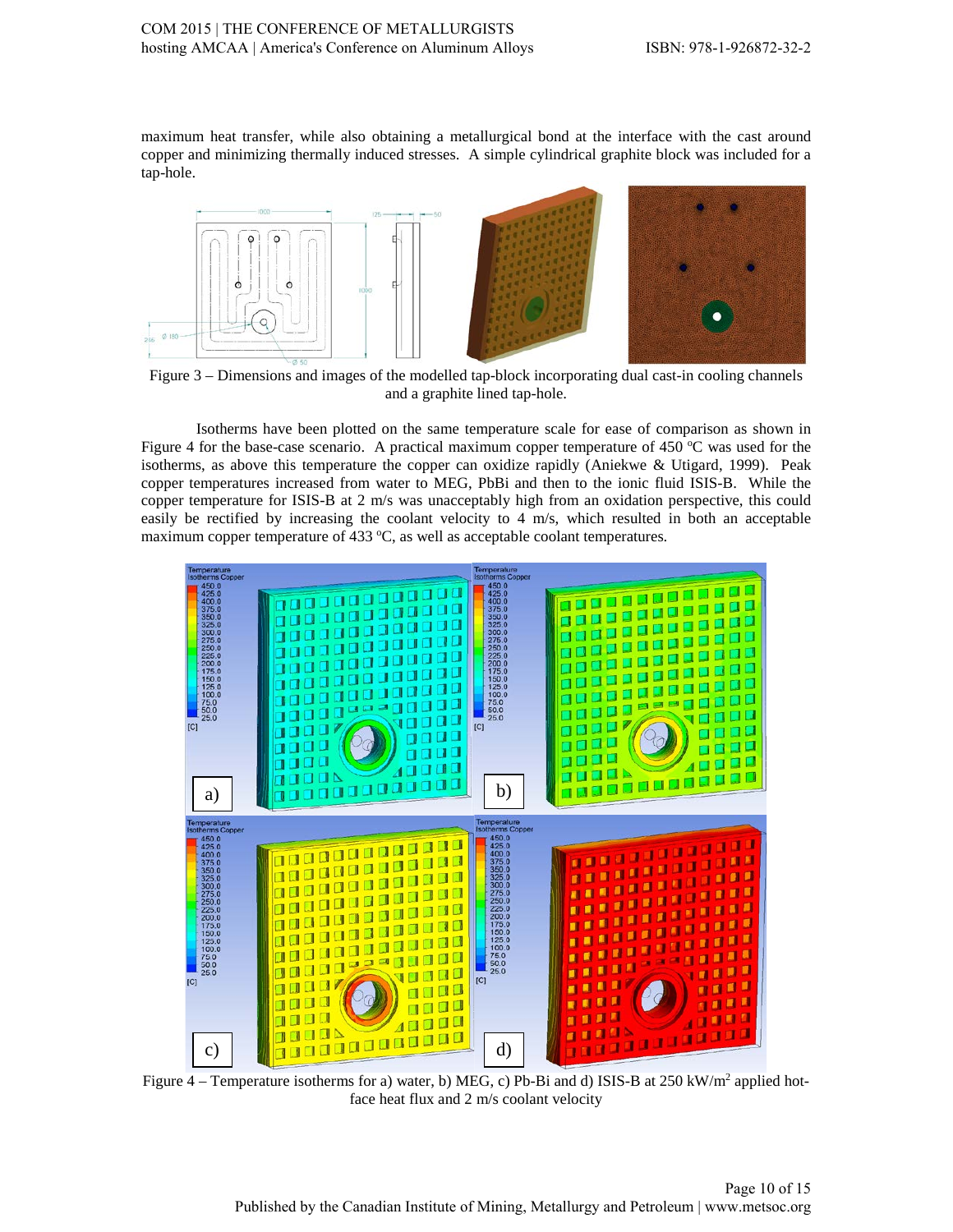In Figure 5 the performances of selected coolants at a velocity of 2 m/s are compared as a function of applied hot-face heat flux in order to elucidate their performance during a high heat flux 'event'. All of the coolants appear adequate to achieve at least a safety factor of 2 with respect to heat flux (i.e., 500 kW/m2 ), without undue danger of boiling or immediate damage to the copper cooler due to melting. Testing would be required to explore the limits of nucleate boiling for MEG and ultimately the transition to film boiling. Results indicate that water will give the lowest copper hot-face temperature at all heat fluxes. Long term operation at hot-face temperatures over 450°C for the alternative coolants would result in excessive copper oxidation as described previously. Continuous operation at high heat fluxes (e.g., 500 kW/m<sup>2</sup>) with Pb-Bi, MEG and ISIS-B would require changes to reduce the rate of oxidation, i.e. a coating with nickel (Aniekwe & Utigard, 1999) or the use of an oxidation resistant alloy (Plascencia, Utigard, & Marín, 2005; Sanderson & Scully, 1971).



Figure 5 – Variation of peak coolant temperature at the internal pipe-fluid interface and maximum copper temperature at the hot-face vs applied hot-face heat flux for various coolants at a constant 2 m/s velocity

Pressure drop estimates for flow within the cooler have been obtained from the CFD results, which show that MEG would require a pumping pressure 1.4 times and Pb-Bi 8.4 times that of water.

Stresses at the pipe to cast around copper increase with temperature, due to the difference in the coefficients of thermal expansion. For example, stresses at the interface of the pipe to the copper, with MEG at 250 kW/ $m<sup>2</sup>$  are about 101 and 53 MPa for the pipe and copper, respectively. The nominal yield stress for the cast copper (0.2% offset) is approximately 69 MPa. If it is assumed that stress will vary linearly with the applied heat flux, then the maximum tolerable thermal load would be roughly  $250*69/53=325$  kW/m<sup>2</sup>, with MEG with a bulk fluid velocity of 2 m/s. Stresses would be significantly higher if a nickel-copper alloy were to be employed instead of cupro-nickel. Materials of construction should be reviewed using 3D FEM modelling based on expected heat loads, as well as fluid properties and flow rates. Differential thermal stresses in pyrometallurgical operations have been treated in detail elsewhere (MacRae, 2015).

### **RESEARCH REQUIREMENTS**

There is no single correct way to design a cooler or any particular coolant that is 'right' or 'best' under all circumstances. On the other hand there are certainly coolants that will or will not work with any given block design, system velocity or imposed heat flux.

#### **Optimum Coolant Selection and Cooler Design**

In order to make educated decisions in the selection of the optimal coolant for a given application or cooler design, the relative benefits of each coolant must be quantitatively compared to the risks posed and the required capital and operating costs. In order to perform this risk/benefit analysis, additional information is required about the behaviour of these coolants under normal, emergency and failure scenarios.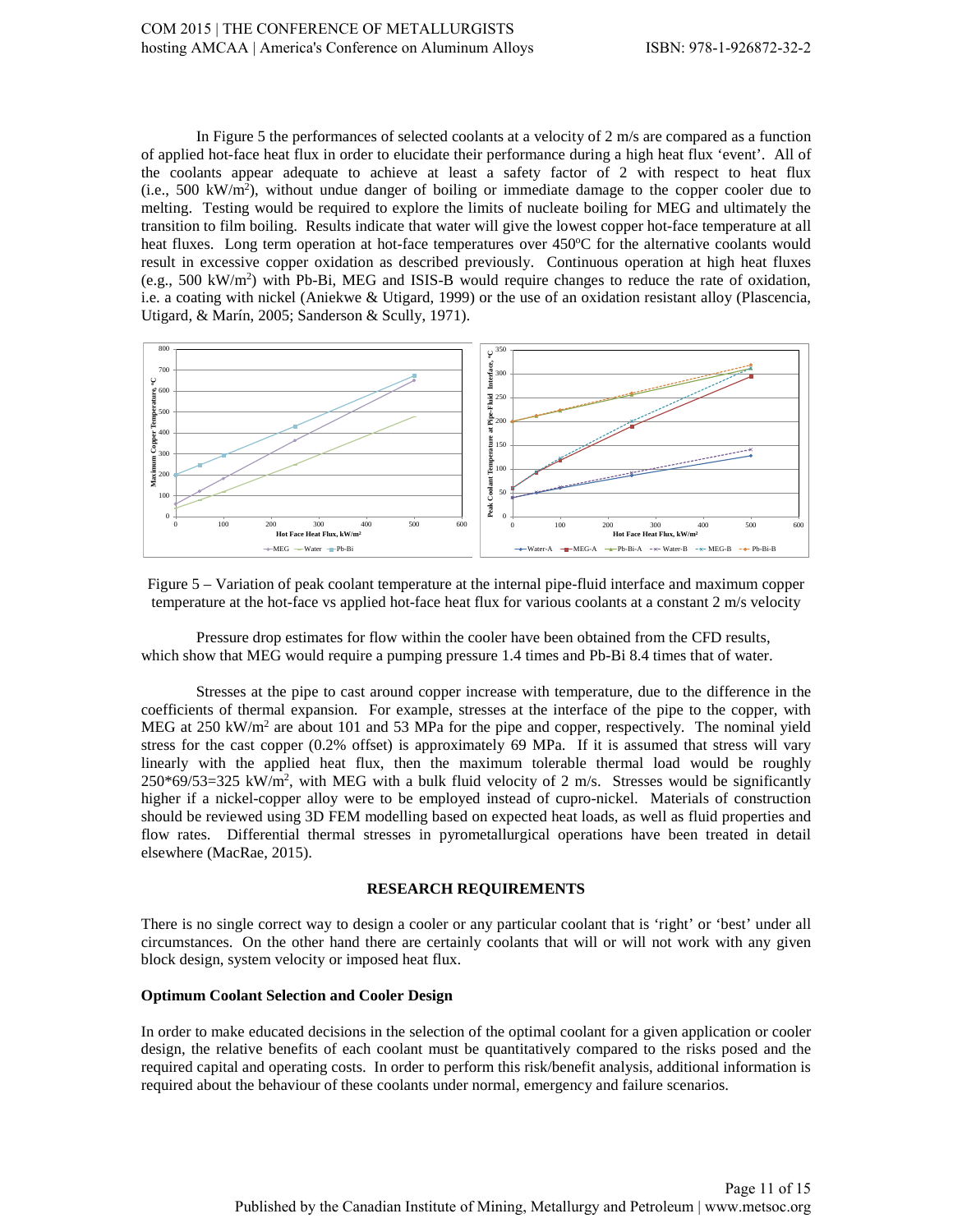# **Heat Transfer Coefficients**

Heat transfer coefficients under forced convection and boiling heat transfer should be verified experimentally and particularly the Critical Heat Fluxes for each type of coolant quantified as functions of: (i) operating temperature, (ii) system pressure and (iii) operating velocity, under controlled experimental conditions. Custom Nusselt number correlations applicable for these coolants flowing in serpentine coils should be developed to allow for better modelling of furnace cooling blocks.

# Cooler Design

Furnace cooling blocks need to be custom engineered for the selected coolant. Increased coolant velocity might be required to obtain sufficiently high heat transfer coefficients and internal channel layout might need to be modified to reduce pressure drop or a higher operating pressure utilized. A higher internal area might be utilized in order to reduce block operating temperatures. Alternatively a different alloy (e.g., Cu-Be or non-copper designs) or a coating (e.g., nickel) might be utilized to protect the coolers from oxidation. It would be reasonable to construct and test coolers under extreme thermal load and real furnace conditions  $(PO_2, PSO_2, etc.)$  to explore the rate of oxidation/corrosion of different alloys and the impact of thermally induced stresses on their physical structure (i.e., cast-in-pipe to copper bond) and their long term heat transfer performance.

## Flammability Testing

The flammability of different coolants should be tested under realistic conditions (e.g., warm coolant leaking onto a hot metal surface). The rate of energy released per unit area should be determined as a measure of fire intensity. Methods to reduce flammability or render the oil self-extinguishing should be explored (Kennedy et al., 2013), e.g. utilizing a 20% water-80% MEG solution might significantly reduce the risk of explosion from water, while simultaneously reducing the risk of fire (Carkin, Leon, & Weaver, 2011).

# Explosion Testing

The explosivity of water is well demonstrated, while limited explosion testing has been conducted with alternative coolants like ISIS-B, MEG and Galden HT200. Larger scale tests should be conducted with quantities and conditions simulating realistic cooler failure scenarios.

### **Mintek Research Program**

Mintek's Pyrometallurgy Division is currently embarking on a program to assess the use of METTOP´s ILTEC system (ionic liquid cooling technology) in furnace cooling systems, with the intention of replacing water in high-risk areas of the furnace. Mintek has a 3 MW DC arc furnace that presents a useful opportunity to demonstrate a safer cooling technology to the pyrometallurgical industry, in the course of testwork that is undertaken on a variety of commodities. It is seen as essential to have a demonstration system working on a pilot plant, before industry will be willing to adopt a new system. To date, funding has been applied to survey alternative cooling technologies. It is envisaged that a waterless tap-hole cooling system will be installed in 2016. Additionally, Mintek plans to incorporate this safer cooling technology into an early warning system for DC arc furnaces, based on existing in-house expertise on furnace modelling. Mintek would welcome collaboration around this area of improving furnace safety.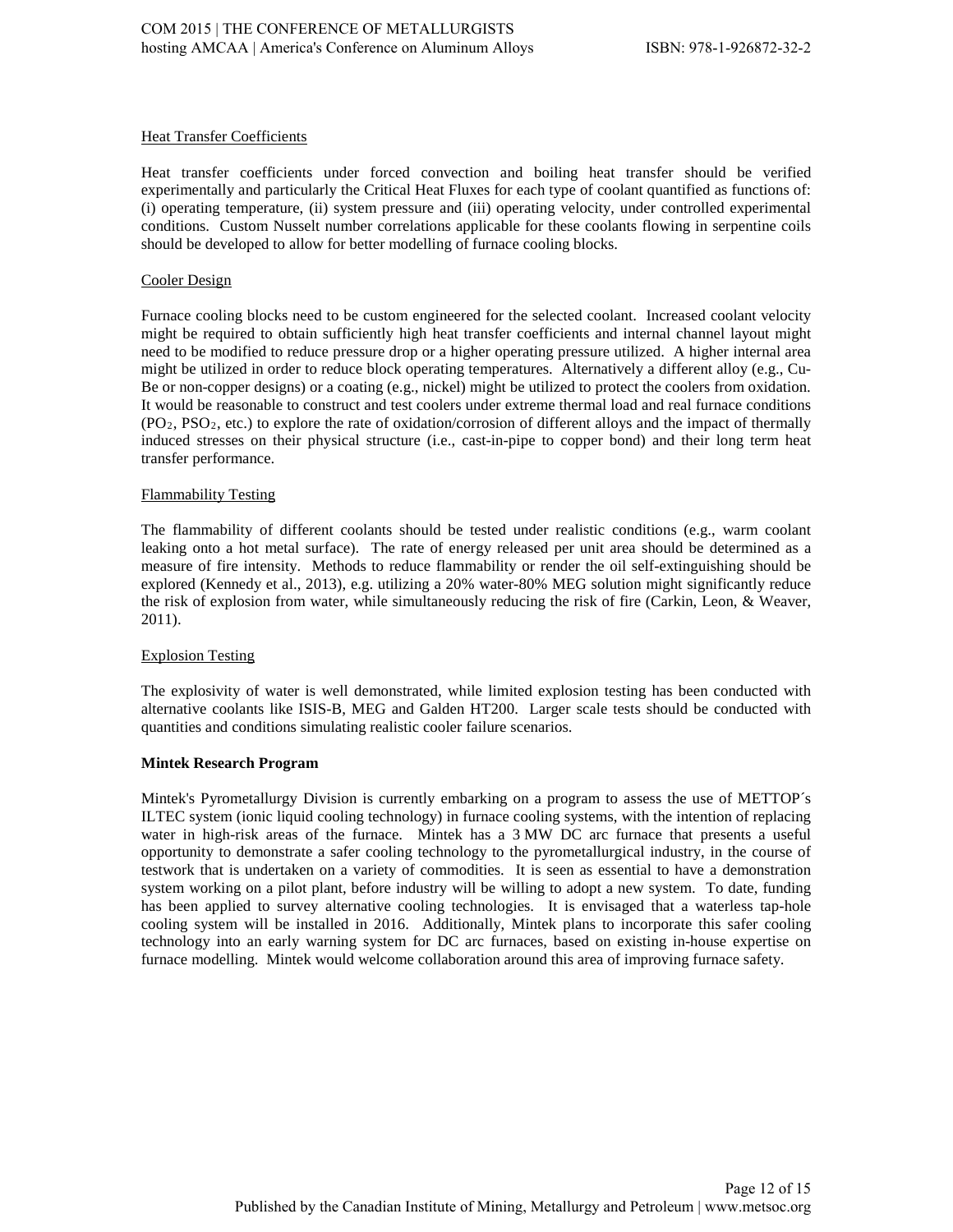# **CONCLUSIONS**

Water-metal interactions can produce true explosions capable of significant structural damage at distances over tens of metres.

Alternative coolants to water exist which appear to offer adequate cooling performance combined with a lower or negligible risk of explosions.

MEG is a cheap alternative with low flammability based on testing by Alcoa, but requires further safety analyses both with respect to rate of energy release in a fire and explosivity with liquid metal and matte. Pressure drop within the cooler was estimated to be 1.4 times that of water.

ISIS-B offers a non-flammable solution, which requires modifications to prevent excessive copper oxidation if operated at very high heat fluxes, and a coolant velocity two times higher than water, in order to achieve adequate heat transfer.

Pb-Bi is a cheap non-flammable coolant that will not generate any significant over pressure in the event of a leak; however, it must be maintained over its eutectic temperature of 123.5 °C, and operated at a temperature of about 200 °C, with a pressure drop over the cooler of about 8.4 times that of water at the same velocity.

Practical research should be conducted into furnace coolers and coolants in order to produce designs with greater levels of intrinsic safety.

### **ACKNOWLEDGEMENTS**

The authors would like to thank Alcoa for sharing their internal test results with MEG.

#### **REFERENCES**

- Abbasi, T., & Abbasi, S. (2007). The boiling liquid expanding vapour explosion (BLEVE): Mechanism, consequence assessment, management. *Journal of Hazardous Materials, 141*(3), 489-519.
- Aniekwe, U., & Utigard, T. (1999). High-temperature oxidation of nickel-plated copper vs. pure copper. *Canadian Metallurgical Quarterly, 38*(4), 277-281.
- Application of IEC 61508 and IEC 61511 in the Norwegian petroleum industry. (2004). *The Norwegian Oil Industry Association*, 1-159. http://www.itk.ntnu.no/sil/OLF-070-Rev2.pdf
- Babaitsev, I., & Kuznetsov, O. (2001). Energy of explosions occurring when water falls onto a layer of molten metal. *Metallurgist, 45*(5), 185-188.
- Bergles, A. E., & Rohsenow, W. M. (1962). Forced-convection surface-boiling heat transfer and burnout in tubes of small diameters (pp. 1-149): Cambridge, Mass.: MIT Dept. of Mechanical Engineering. http://dspace.mit.edu/handle/1721.1/61458
- Campforts, M., Blanpain, B., & Wollants, P. (2009). The importance of slag engineering in freeze-lining applications. *Metallurgical and Materials Transactions B, 40*(5), 643-655.
- Carkin, G., Leon, D., & Weaver, M. (2011). Reactor Coolant Trials (pp. 1-10): Alcoa Technical Center.
- Chang, S. H., & Baek, W.-P. (2003). Understanding, predicting, and enhancing critical heat flux. *Proceedings of the 10<sup>th</sup> International Topical Meeting on Nuclear Reactor Thermal Hydraulics (NURETH-10), Seoul, Korea*, 1-20. http://kns.org/jknsfile/v38/JK0380753.pdf
- Colburn, A. P. (1933). A method of correlating forced convection heat transfer data and a comparison with fluid friction. *Transactions of the American Institute of Chemical Engineers, 29*, 174-210.
- De Kievit, A., Ganguly, S., Dennis, P., & Pieters, T. (2004). Monitoring and control of furnace 1 freeze lining at Tasmanian electro-metallurgical company. *INFACON X, SAIMM, Cape Town, South Africa,* 477-487. http://www.pyrometallurgy.co.za/InfaconX/060.pdf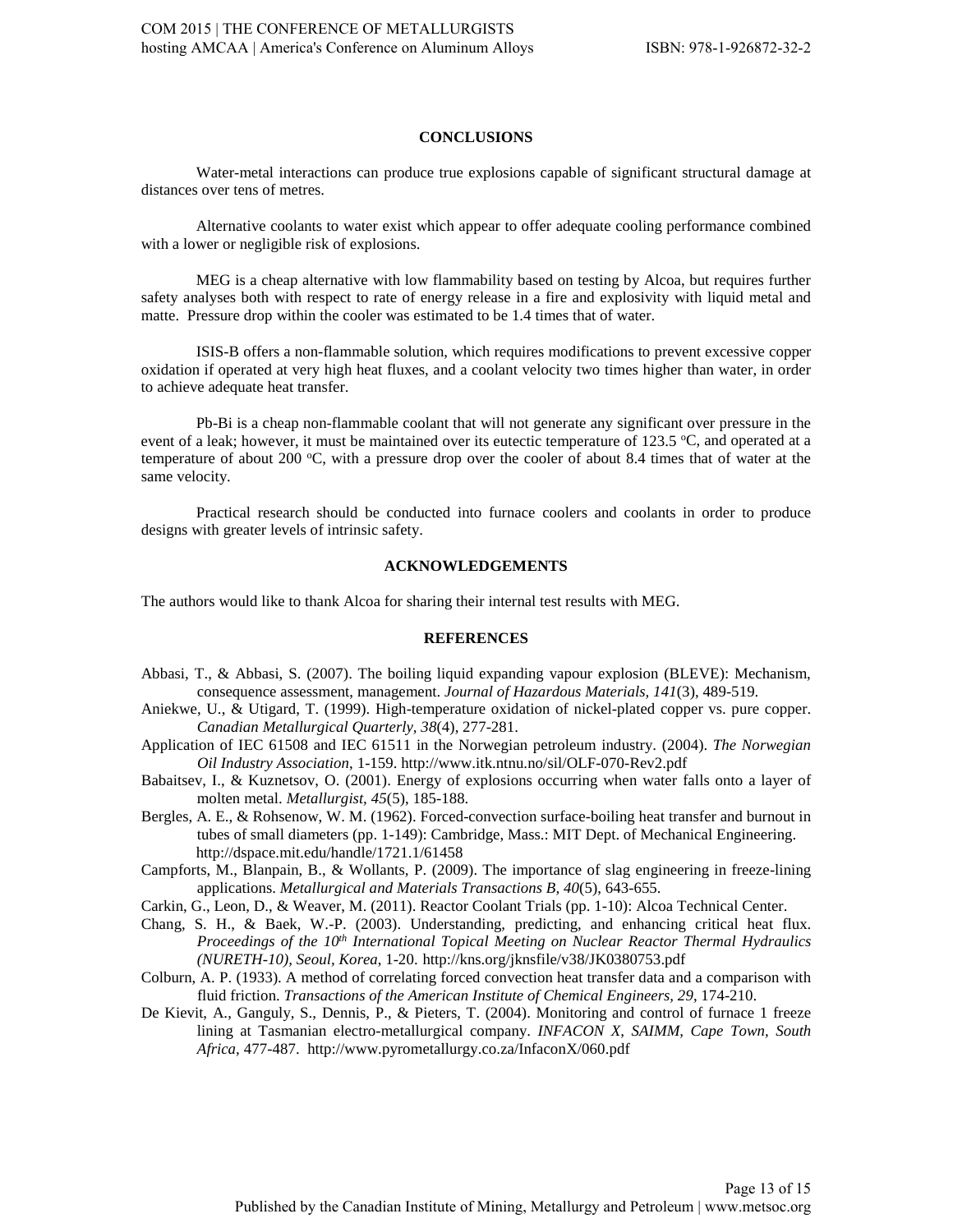- Degel, R., Kempken, J., Kunze, J., & König, R. (2007). Design of a modern large capacity FeNi smelting plant. *INFACON XI, New Delhi*, 18-21. http://www.pyrometallurgy.co.za/InfaconXI/605- Degel.pdf
- Donaldson, K. M., Ham, F. E., Francki, R. C., & Schofield, J. G. (1992). Design of refractories and bindings for modern high-productivity pyrometallurgical furnaces. *Non-Ferrous Pyrometallurgy: Trace Metals, Furnace Practice, Energy Efficiciency, Proceedings of the International Symposium*, 1-14.

Engvoll, K. (2007). [Personal Communication.].

Ethylene Glycol Product Guide. (2013) *MEGlobal* (pp. 1-34). http://www.meglobal.biz/media/product\_guides/MEGlobal\_MEG.pdf

- Filzwieser, A., Konetschnik, S., & Dreyer, E. (2014). METTOP's ionic liquid cooling technology: the safest way of furnace tapping. *The Southern African Institute of Mining and Metallurgy Furnace Tapping Conference*, 217-222. http://www.saimm.co.za/Conferences/FurnaceTapping/217- Filzwieser.pdf
- Gunnewiek, L., Suer, J., MacRosty, R., Gerritsen, T., & Karges, A. (2008). Developing a tapblock diagnostic system. *3rd International Platinum Conference 'Platinum in Transformation',* SAIMM, Sun City, South Africa, 203-210.

http://www.saimm.co.za/Conferences/Pt2008/203-210\_Gunnewiek.pdf

- Hauge, S., Hokstad, P., & Onshus, T. (2001). The introduction of IEC61511 in Norwegian offshore industry. *ESREL, 2001*, 483-490.<br>https://www.researchgate.net/profile/Stein\_Hauge/publication/239592768\_THE\_INTRODUCTIO N\_OF\_IEC\_61511\_IN\_NORWEGIAN\_OFFSHORE\_INDUSTRY/links/5434dae80cf2bf1f1f27d 7a2.pdf
- Hildal, K. (2002). *Steam explosions during granulation of Si-rich alloys.: Effect of Al-and Ca-additions.* (Ph.D.), NTNU, Trondheim. http://brage.bibsys.no/xmlui/handle/11250/244498
- Hopf, M., & Rossouw, E. (2006). New opportunities-exhaustive monitored copper coolers for submerged arc furnaces. *Journal of the SAIMM, 106*(6), 373-378. http://www.saimm.co.za/Journal/v106n06p373.pdf
- Joubert, H. (2000). Designing for slag freeze linings on furnace sidewalls–an engineering perspective. *6th International Conference on Molten Slags, Fluxes and Salts, Stockholm, Sweden-Helsinki*, 1-11.
- Joubert, H., Benade, D., Burmeister, W., & Meyer, L. (2007). A lining management system for submerged arc furnaces. *INFACON XI,* New Delhi, India, 705-714. http://www.pyrometallurgy.co.za/InfaconXI/067.pdf
- Kang, S. (1992). *A model study of heat transfer and fluid flow in slag-cleaning furnaces.* (Ph.D.), University of Missouri Rolla.
- Kennedy, M. W., Nos, P., Bratt, M., & Weaver, M. (2013). Alternative coolants and cooling system designs for safer freeze lined furnace operation. *Nickel-Cobalt 2013*, 299-314. http://www.metallurgy.no/M62279.pdf
- Konetschnik, S., Filzwieser, A., & Filzwieser, I. (2013). The safe and efficient way of cooling: IL tec ionic liquid cooling technology. *INFACON XIII, Almaty, Kazakhstan*, 369-376. http://www.pyrometallurgy.co.za/InfaconXIII/0369-Konetschnik.pdf
- MacRae, A. (2010). Designing for various stages of a furnace campaign. *49th Conference of Metallurgists, Vancouver, Canada,* 1-10.
- MacRae, A. (2015). *Differential thermal expansion and its influence on metallurgical furnaces.* Paper to be presented at the 54<sup>th</sup> Conference of Metallurgists, 2015, Toronto Canada, 1-14.
- MacRae, A. J. (2001). USA Patent No. 6280681.
- MacRosty, R., Nitschke, S., Gerritsen, T., & Crowe, C. (2007). Advances in furnace monitoring: Instrumentation. *Proceedings of the 6th International Copper-Cobre Conference, Toronto Canada*, 25-30.
- Martynov, P. N., Gulevich, A. V., Orlov, Y. I., & Gulevsky, V. A. (2004). Water and hydrogen in heavy liquid metal coolant technology. *The 1st COE-INES International Symposium (INES-1), Tokyo, Japan*, 1-20. http://www.nr.titech.ac.jp/coe21/eng/events/ines1/pdf/102\_gulevich.pdf
- Merry, J., Sarvinis, J., & Voermann, N. (2000). Designing modern furnace cooling systems. *Journal of Metals, 52*(2), 62-64.